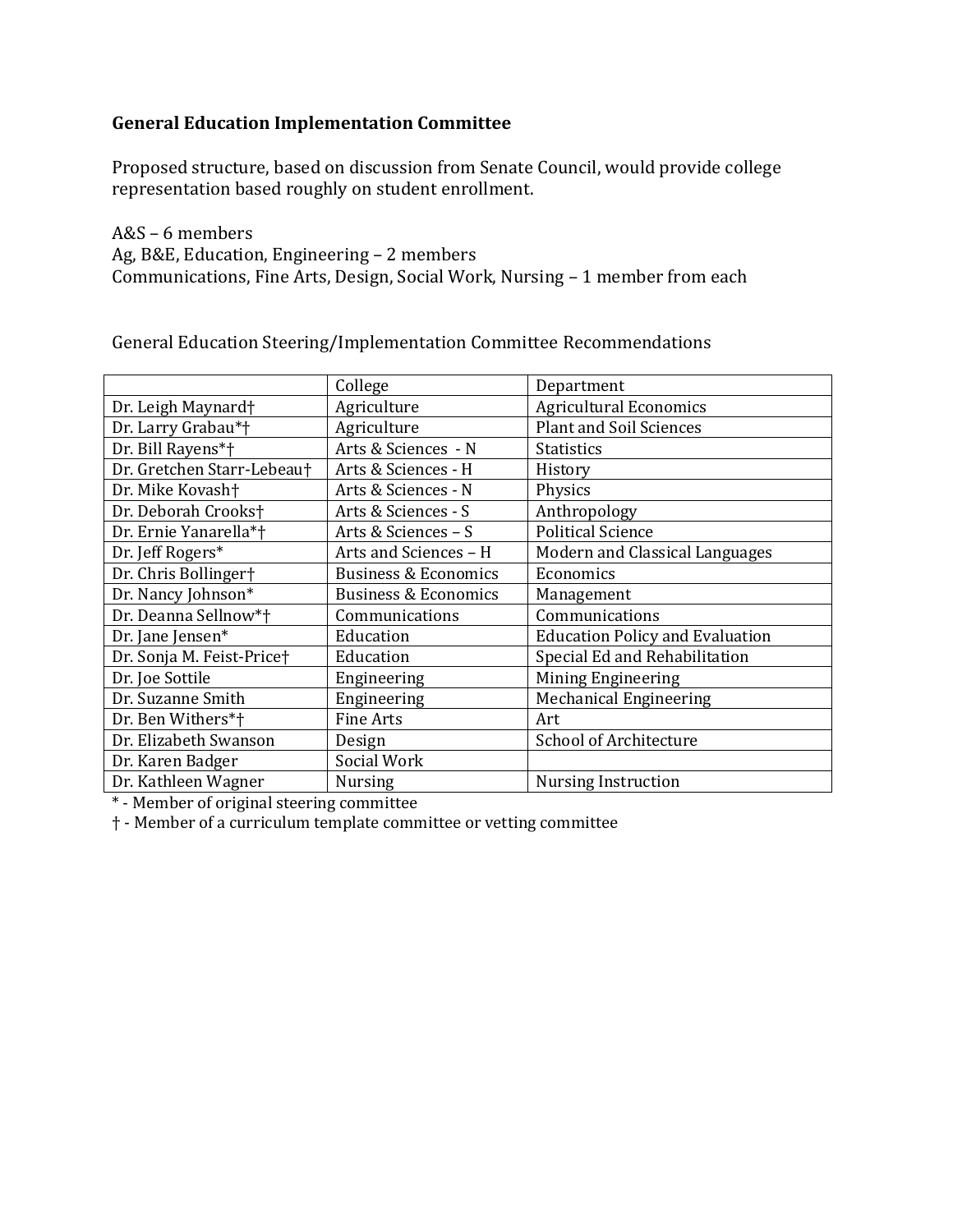## DRAFT DRAFT April 22, 2010

#### General Education Oversight Committee

This committee will be appointed for a period of two years, from May 15, 2010 until May 14, 2012. The committee will meet at least every two weeks during the academic year and will have some meetings during summer to facilitate implementation. This committee will serve as a sub-committee of the UG Council, adhere to all academic approval processes of the faculty, and will have multiple functions to include:

- 1. Providing input and recommendations on issues that may arise as implementation of the new curriculum takes place. For example, the committee may make recommendations on interpretations of design principles, or other questions that may arise from the faculty.
- 2. Reviewing proposed general education courses to ensure conformity with Senate-approved course templates for each of the 10 course areas. This will be accomplished via sub-committees chaired by members of GEOC. Final approval of courses will still reside with the University Senate.
- 3. Working collaboratively with the offices of Undergraduate Education and Assessment to ensure that assessment of the general education program meets the needs of program review and the needs and diverse activities of faculty teaching general education courses.
- 4. Developing recommendations for the long-term oversight of the program, including periodic course review and program assessment to ensure that the program remains true to the learning outcomes. All recommendations of the GEOC shall be approved ultimately by Senate Council and University Senate.
- 5. Providing regular updates on General Education to the University Senate and the campus community.

Details on how the committee will accomplish this work will be determined by the committee during summer 2010 meetings and presented to Senate Council in August for final approval in order to allow the group to commence their work.

### Structure

A committee of ten faculty, plus ex officio members, is proposed. The group would depend on subcommittees for doing the work of reviewing proposals, with each subcommittee chaired by a member of the committee. Three of these faculty members would also be members of UG Council. This committee would be set up as follows:

> Inquiry – Arts Inquiry – Humanities Inquiry – Natural/Physical/Mathematical Inquiry – Social Sciences Composition and Communications (2)